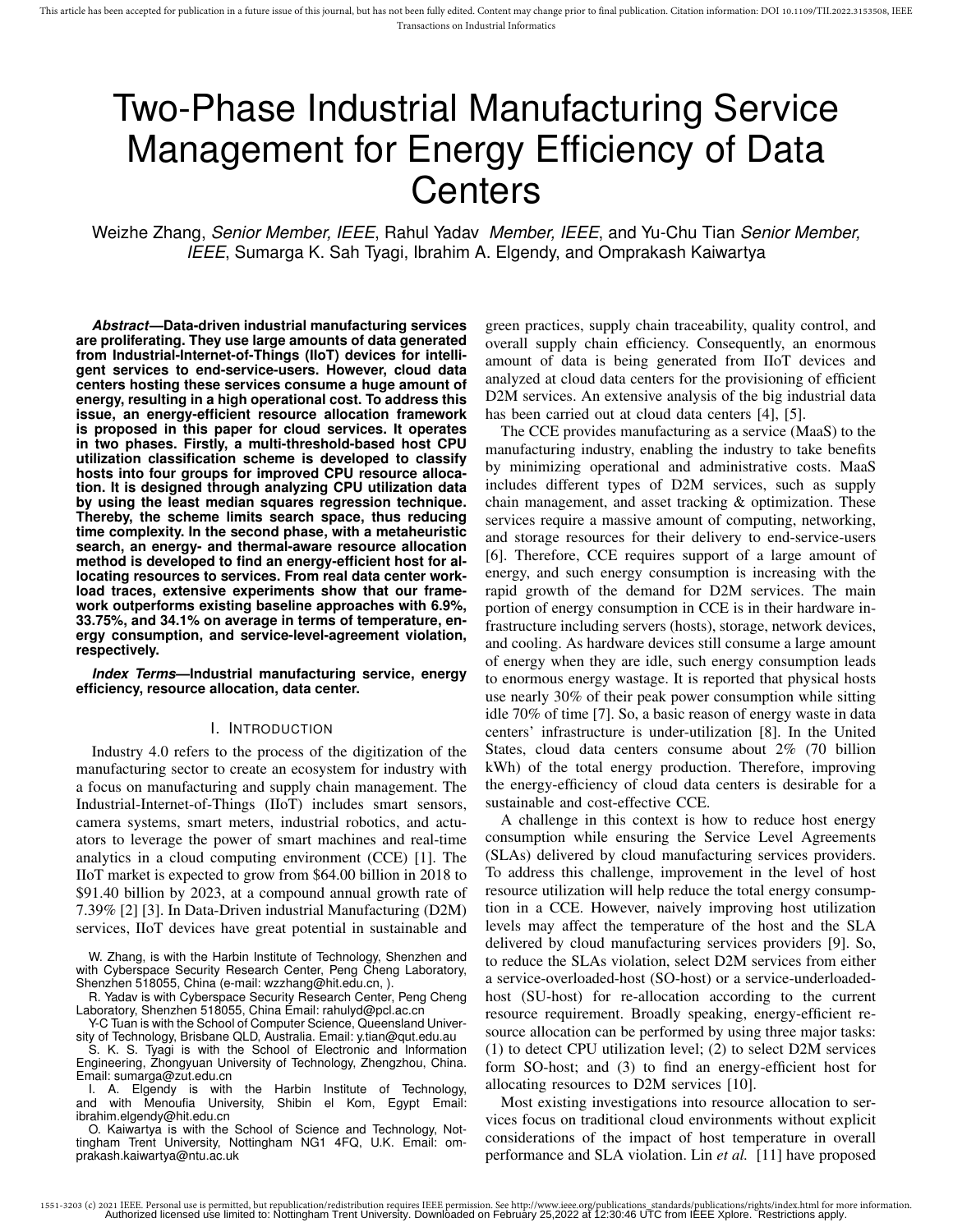a resource-constraint project scheduling approach based on a genetic algorithm for solving resource allocation problems in cloud manufacturing environments. However, this proposal neglects the fact that the temperature of the hosts also plays a significant role in resource utilization and energy consumption. Thus, the allocation of resources to the services significantly affects the overall temperature in CCEs. Mikko *et al.* [12] have introduced a method to optimize the cost of data centers by analyzing the waste heat utilization from the perspectives of both data centers and district heating network operators. They have considered the timing of data center waste heat production from an existing data center load profile. Al-Qawasmeh *et al.* [13] have introduced a power- and thermalaware approach for the consolidation of workload in heterogeneous cloud data centers. They have designed optimization methods to assign the performance state of CPU core at data center level. Mhedheb *et al.* [14] have presented an approach to identify critical hosts for Virtual Machine (VM) migrations according to a threshold. The threshold is computed by using the utilization and temperature of the host. However, all these approaches still lack SLA violation and communication cost mechanism. This leads to high costs for searching an energyefficient host for resource allocation, resulting in inefficient energy management with possible SLA violation.

Motivated from the aforementioned work, this paper presents a two-phase framework for energy-efficient resource allocation in CCE. In the first phase, an adaptive multithreshold-based host CPU utilization classification  $(MCU)$ scheme is proposed. It classifies the hosts into four groups: SU-hosts, service-allocate hosts (SA-hosts), normal-loaded hosts (NL-hosts), and SO-hosts. For this purpose, we use the least median square (LMS) regression technique to estimate three thresholds  $(T_{lower}, T_{middle}, T_{upper})$  based on a statistical analysis of past CPU utilization. In the second phase, an energy- and thermal-aware resource allocation scheme is proposed. It is designed with a metaheuristic approach to search for an energy-efficient host for resource allocation to D2M services based on host temperature. The advantages of metaheuristics include their progressive optimization ability, incremental and step-wise searching manner, and a controllable search time. Often a near-optimal solution can be found within a specified period of time. Hence, a metaheuristic approach is suitable for applications with real-time constraints. The main contributions of this paper are summarized below:

- We optimize the energy consumption of the CCE during the peak time by exploring computation energy consumption, communication energy consumption, and cooling energy consumption. This work presents cloud computing architecture based on a data-engine and control engine for building an intelligent manufacturing system. It formulates the resource allocation problem as a constrained optimization problem to minimize the energy consumption under several constraints such as dynamically fluctuating resources and upper-temperature threshold.
- A two-phase framework is proposed. In the first phase, a multi-threshold-based host CPU classification (MCU) scheme is used to classify various hosts into four groups for efficient utilization of host resources with a reduced risk of overloading hosts. In the second phase, we introduce a metaheuristic energy- and thermal-aware resource

allocation scheme (ETV) to search an energy-efficient host for processing D2M services. Proposed scheme reduces the risk of over-heating hosts, maximizes energy savings, and compresses time complexity in problem solving.

The paper is organized as follows: Section 2 presents the architecture of the CCE. Section 3 formulates the problem of energy efficiency. Section 4 presents our framework. Section 5 conducts simulations. Finally, Section 6 concludes the paper.

# II. SYSTEM ARCHITECTURE AND MODEL

The section outlines the system architecture of cloud computing with D2M services and formulates our system model.

# *A. Overview of System Architecture*

CCE for D2M services is a new network manufacturing paradigm. It organizes smart-manufacturing resources (e.g., robots, sensors, smart cameras, and IoT) and computing services (e.g., data analytic, real-time production monitoring, and user emotion data estimation) over networks. This section discusses the cloud computing architecture, as shown in Fig. 1, which consists of four main layers as discussed below.

*1) Terminal Layer:* The end-service-users is a group that requests smart-manufacturing resources and computing services from cloud manufacturing services providers as per their requirements. The end-service-users can monitor their production line by using terminal devices.

*2) Cloud Layer:* An enormous amount of data being generated by IIoT devices is stored in the cloud data center and applies machine learning or deep learning algorithms for providing intelligent manufacturing services. Cloud layer also provides high-performance computation resources to D2M services and this layer is equipped with a data-engine and control engine.

- *Data-Engine* A data-engine collects data being generated by IIoT devices and carries out comprehensive big data analysis through artificial intelligence algorithms, which effectively execute the D2M services.
- *Control Engine* The control engine plays a crucial role in managing and allocating the communication and computing resources of the cloud data center (e.g., allocate resources to D2M services as per their requirements, network type, communication quality, data flow between services, and other dynamic parameters). It also sends real-time resources availability status to the data-engine, while gathering the significant data analytics results of the data-engine. Thus, the control engine can allocate cloud resources efficiently to D2M services.

*3) Gateway Layer:* This layer consists of the routers or switches, a bridge between the smart-manufacturing layer and the cloud layer. It plays a significant role in interchange data and information between these layers.

*4) Smart-Manufacturing Layer:* This layer consists of all manufacturing hardware resources, e.g., camera, Wi-Fi antenna, motor-rotation interface, temperature sensors, vibration frequency sensors, RFID tag, Li-battery, pressure sensor, and LED indicator light. These devices are assembled into different types of robots, each of which performs a particular task as per end-service-users requirements.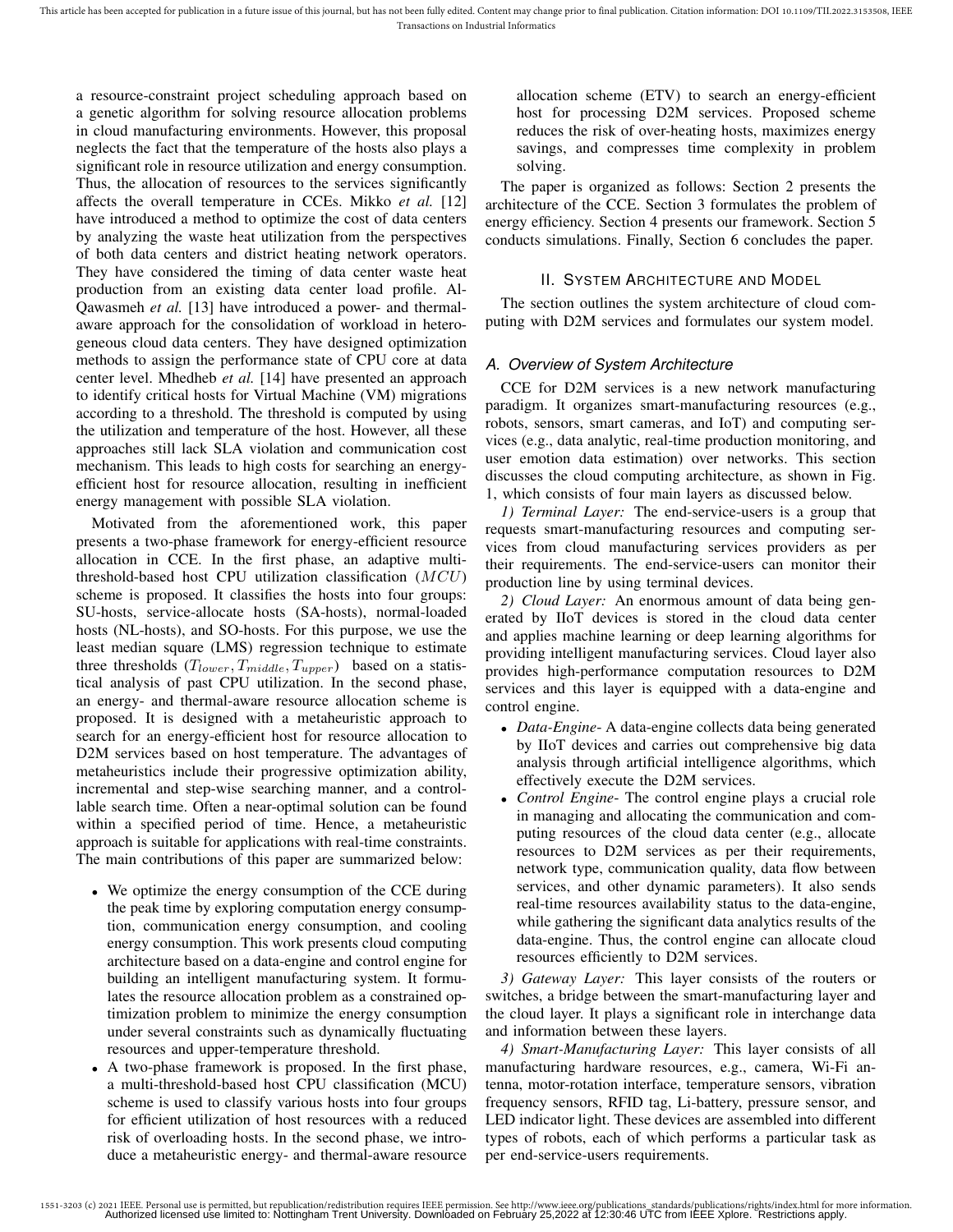This article has been accepted for publication in a future issue of this journal, but has not been fully edited. Content may change prior to final publication. Citation information: DOI 10.1109/TII.2022.3153508, IEEE Transactions on Industrial Informatics



Fig. 1: The system architecture of industrial manufacturing services with cloud support.

# *B. System Models*

The considered cloud computing system is presented in Fig. 1. The requests of services from users are considered as tasks. The total number of submitted tasks is denoted as n. We consider that the same number of VMs are required to execute these tasks [15]. The VMs are denoted by  $V =$  $(v_1, v_2, \ldots, v_j, \ldots, v_n)$ . We model the workload in terms of the *n* services  $S = (s_1, s_2, \ldots, s_j, \ldots, s_n)$  that need to be placed on *m* hosts  $H = (h_1, h_2, ..., h_i, ..., h_m)$ . We assume that each VM processes its associated D2M service, and the VM is terminated after the service is executed. The key attributes of the D2M service  $s_i$ , are denoted by  $(D_i, C(s_i))$ , where  $D_i$  represents the data size of D2M service, and  $C(s_i)$  is the required computation resources. Here, we assume that the size of a VM is similar to its associated D2M service workload. Therefore, we only need to consider the workload of service instead of VM. Let G denote a gateway device. Since we are addressing resource allocation, we submit all tasks at the beginning of the experiment. The energy consumption of CCE comes from computing, communication, and cooling. An observation time slot is denoted by q with  $q = 1, 2, \ldots, l$ . The duration of each time slot is  $\kappa$ .

*1) Computing Energy Consumption Model:* In a CCE, the energy consumption of computing is determined by the energy consumed by CPU, storage, memory, and network. The CPU is the leading energy consumer. Thus, the energy consumption model mainly focuses on the energy consumed by the CPU.

A host consumes a *base energy*  $P_{base}^h$  at its idle state, and the maximum energy  $P_{max}^h$  at its full utilization. Its total capacity of hosting services is represented by  $C(host)$ . For the  $j<sup>th</sup>$  D2M service, the total number of required CPUs is denoted by  $C(s_j)$ . We use a binary variable  $\delta_j$  to indicate whether or not the jth D2M service is offloaded to get resources from a host (value "1" for yes and value "0" for no). Therefore, the overall energy  $P^{host}$  consumed by a host is given by Marcel *et al.* [16] as follows:

$$
P^{host} = P_{base}^h + (P_{max}^h - P_{base}^h) \frac{\sum_{j=1}^n C(s_j) \times \delta_j}{C(host)}
$$
 (1)

Equation (1) states that the utilization of a host given by the ratio between the sum of the CPU cores requested by each D2M service and the total number of CPU cores of the host.

The overall computing energy consumption of the CCE within an observed period of time is expressed as an  $m \times l$ matrix P with elements  $P_{i,q}^{host}$   $(q = 1, 2, ..., l; i = 1, 2, ..., m)$ .

TABLE I: Notations and symbols.

| B                                                                        | Channel bandwidth                                                |
|--------------------------------------------------------------------------|------------------------------------------------------------------|
| $C(s_i)$                                                                 | CPU requirement of $i^{th}$ D2M service                          |
| C(host)                                                                  | Resource capacity of a host                                      |
| C                                                                        | Heat capacity of host                                            |
| c                                                                        | Safety parameter                                                 |
| $d_{i,k}$                                                                | Effect of heat recirculation to $k^{th}$ host from $i^{th}$ host |
| $D_j$                                                                    | Data size of $j^{th}$ D2M service                                |
| $E^{computing}$                                                          | Total computing energy consumption                               |
| $E^{cooling}$                                                            | Total cooling energy consumption                                 |
| $E^G$                                                                    | Total communication energy consumption                           |
| $\overset{h_j}{H}$                                                       | Channel power gain                                               |
|                                                                          | A set of m Hosts                                                 |
| i, k                                                                     | Indices for hosts, $i, j = 1, \ldots, m$                         |
| j                                                                        | Index for VMs or services, $j = 1, \ldots, n$                    |
| l, m, n                                                                  | Total nos. of time slots, hosts, and VMs, respectively           |
| $N_0$                                                                    | Noise power                                                      |
| $^{phost}$                                                               | Energy consumption of a host                                     |
| $\begin{array}{l} P^h_{base} \ P^h_{max} \ P^h_j \end{array}$            | Ideal energy consumption of host                                 |
|                                                                          | Maximum energy consumption of host                               |
|                                                                          | Transmission power of IIoT device                                |
| q                                                                        | Index for time slots, $q = 1, \ldots, l$                         |
| $\boldsymbol{R}$                                                         | Thermal resistance of host                                       |
| $\cal S$                                                                 | A set of $n$ D2M services                                        |
| $\tilde{T}_{i,q}^{inlet} \ \tilde{T}_{i,q}^{cpu} \ \tilde{T}_{u,p}^{up}$ | Inlet temperature at $i^{th}$ host on observe time q             |
|                                                                          | Temperature at $i^{th}$ host on observe time q                   |
|                                                                          | Maximum threshold of CPU temperature                             |
| $T^{supply}$                                                             | Supply cold air temperature from CRAC                            |
| ${\cal T}_{upper}$                                                       | Upper loaded CPU utilization threshold                           |
| $\mathcal{T}_{middle}$                                                   | Normal loaded CPU utilization threshold                          |
| $T_{lower}$                                                              | Underloaded CPU utilization threshold                            |
| X, Y                                                                     | Data points                                                      |
| $\alpha, \beta$                                                          | Intercept and slop variables                                     |
| $\kappa$                                                                 | The duration of a time slot                                      |

The computing energy consumption model of the CCE is:

$$
E_{computing} = \kappa \sum_{q=1}^{l} \sum_{i=1}^{m} P_{i,q}^{host}
$$
 (2)

*2) Communication Energy Consumption Model:* In an offloading mode, a  $j<sup>th</sup>$  D2M service first transfers its data to the cloud via a wireless access point (gateway). We assume that all wireless links are symmetric, and data transmission between a gateway to CCE is through a wired network [17]. A free-space propagation path-loss-model captures the largescale fading of the channel from an IIoT device to a gateway. If a  $j<sup>th</sup>$  D2M service is offloaded to cloud via a gateway, the transmitting time  $T_j^G$  of an offloaded D2M service depends on the available bandwidth, D2M service data size  $D_i$ ,  $j \in S$ , and transmission rate. Since the D2M service is completely offloaded to the cloud via a gateway, the transmission time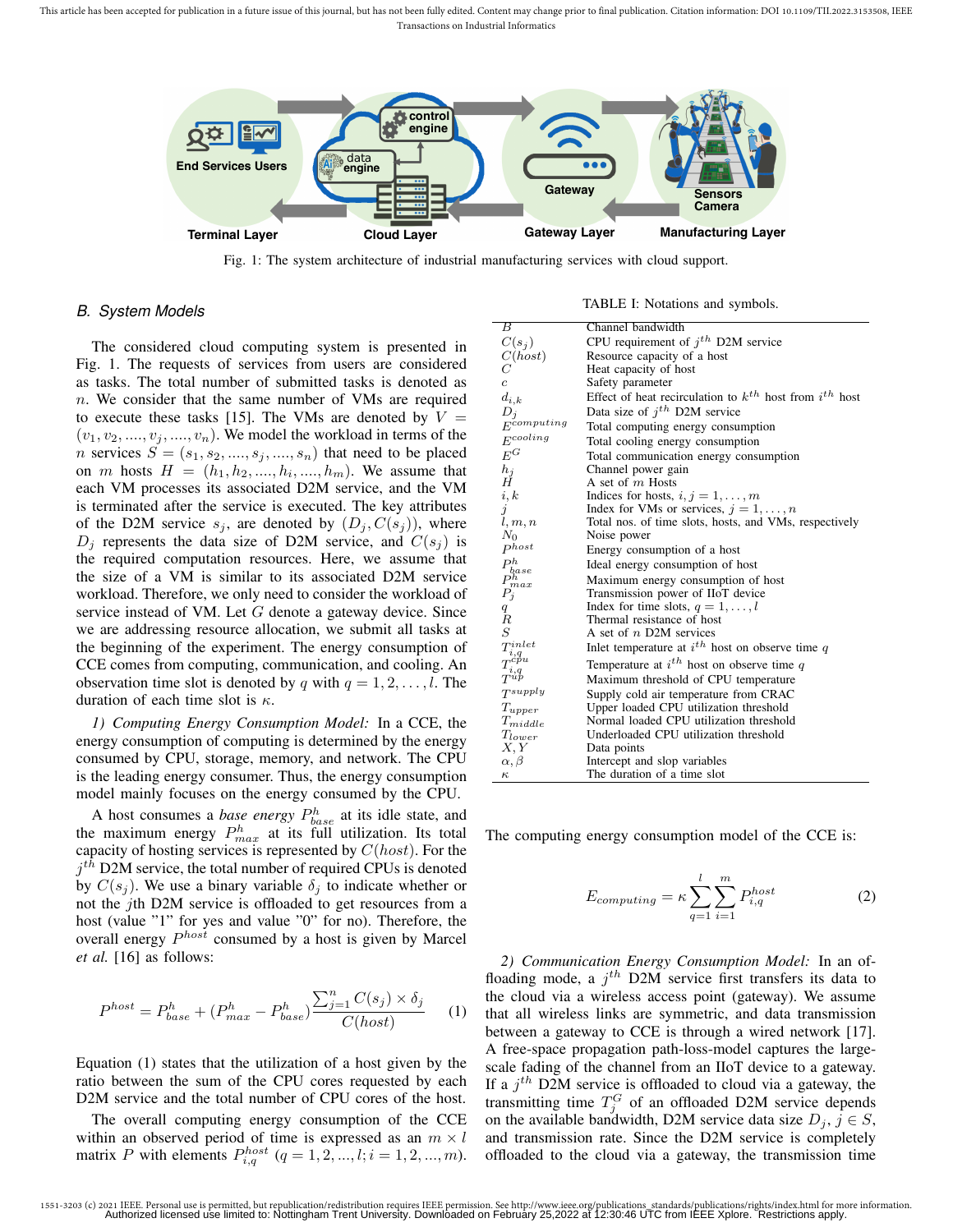$T_j^G$  required by  $s_j$  can be obtained as

$$
T_j^G = \frac{D_j}{r_j}, \ r_j = B \log_2 \left( 1 + \frac{P_j h_j}{N_0} \right), \ j = 1, \dots, n \quad (3)
$$

where  $r_j$  is the achievable rate,  $P_j$  denotes the transmission power of the IIoT device, which offloaded  $j^{th}$  D2M service to the cloud via a gateway, and  $h_i$  represents the channel power gained from IIoT device to wireless gateway due to path loss and shadowing attenuation during offloading  $j^{th}$  D2M service, B represents to a channel bandwidth, and  $N_0$  is a power noise. As in existing studies [18], we also do not consider the transmitted time required to send back computing results because it is much smaller than input data.

The energy consumption of transmitting the  $j^{th}$  D2M service is the product of the transmission time and transmit power for each IIoT device [19]. We use an exiting model to calculate the total transmission energy consumption  $E_j^G$  as

$$
E_j^G = T_j^G P_j, \ j = 1, \dots, n \tag{4}
$$

*3) Cooling Energy Consumption Model:* Computer room air conditioning (CRAC) is used for cooling management in a cloud data center. The amount of heat generated by the hosts as well as the efficiency of CRAC negatively impact on overall energy consumption [20]. The pattern of airflow in a typical cloud data center is intricate. This leads to a heat recirculation (HR) phenomenon, where hot air from the host outlets recirculates in the data center and is mixed with the supplied cold air from the CRAC, causing the temperature at the host inlets to be higher than that of supplied air. We use HR matrix d to describe the relationship between each pair of hosts. Its element  $d_{i,k}$  expresses the recirculation rate generated from the  $i^{th}$  host to the  $k^{th}$  host, where  $i \neq k$  [21]. The HR in a data center causes the rise of inlet temperature  $T_{i,q}^{inlet}$  of the  $i^{th}$  host in observed time slot q than supplied cold air with temperature  $T_q^{supply}$ . Thus, HR plays a crucial role in increased energy consumption in cloud data centers. The effect of the heat contribution of all hosts on the inlet temperature of  $i^{th}$  host in observed time slot q is described by:

$$
T_{i,q}^{inlet} = T_q^{supply} + \sum_{k=1}^{m} d_{i,k} P_k^{host},
$$
  

$$
i = 1, \dots, m; \ q = 1, \dots, l
$$
 (5)

The CPU generates an extensive amount of heat that impacts the inside temperature of the host. The host CPU temperature is governed by not only its energy consumption but also thermal resistance and heat capacity along with the inlet temperature. Thus, the CPU  $T_{i,q}^{cpu}$  dissipated by the  $i^{th}$  host during observed time  $q$  can be defined by an Resistance-Capacitance model (RC model) as [22]

$$
T_{i,q}^{cpu} = P_{i,q}^{host} R + T_{i,q}^{inlet} + (T_{i,q}^{ini} - P_{i,q}^{host} R - T_{i,q}^{inlet})e^{-\frac{q}{RC}},
$$
  
\n
$$
i = 1, \dots, m; q = 1, \dots, l
$$
 (6)

where  $R$  and  $C$  represent thermal resistance  $(K/W)$  and heat capacity (J/K) of the host, respectively;  $T^{ini}$  denotes the initial temperature of  $i^{th}$  host CPU.

To keep the reliability of all hosts within the cloud data center, all inlet temperature  $max(T_{i,q}^{inlet}) \leq T^{up}$ , where  $T^{up}$ is a warning temperature (nominal values is  $70\ ^{\circ}$ C [20]). Therefore, the setting of cold air temperature supplied from the CRAC by using equation (5) is

$$
\begin{cases}\nT_q^{supply} + \max_{i \in H} \sum_{k=1}^m d_{i,k} P_k^{host} \le T^{up}, \ q = 1, \dots, l \\
T_q^{supply} \le T^{up} - \max_{i \in H} \sum_{k=1}^m d_{i,k} P_k^{host}, \ q = 1, \dots, l\n\end{cases} (7)
$$

The amount of heat generated by hosts is directly proportional to computing energy consumption. The efficiency of the CRAC unit is generally characterized by the Coefficient of Performance (CoP), which is described as the ratio of the amount of heat removed by a cooling device to the consumed energy by CRAC units. For example, the expression of CoP = 2 means that the CRAC units will consume 50 J energy for removing 100 J heat. The CoP typically is non-linear with the supplied cold air temperature  $(T^{supply})$ . We use HP utility data center CoP model:  $\text{CoP}(T^{supply}) = (0.0068(T^{supply})^2 +$  $0.0008T^{supply} + 0.458$  [21], [23]. Therefore, the energy consumption  $E^{cooling}$  of cooling can be described as follows:

$$
E^{cooling} = E^{computing} / CoP(T^{supply})
$$
 (8)

The total amount of energy  $(E^{total})$  consumed by CCE in an observed period of time is calculated by integrating equations (2), (4), and (8) as follows:

$$
Etotal = Ecomputing + Ecooling + EG
$$
  
= 
$$
Ecomputing + \frac{Ecomputing}{CoP(Tsupply)} + EG
$$
  
= 
$$
\kappa \sum_{q=1}^{l} \sum_{i=1}^{m} P_{i,q}^{host} \left( 1 + \frac{1}{CoP(Tsupply)} \right) + EG
$$
 (9)

The maximum allowable input temperature is maintained through the overall performance of computing and cooling facilities of the CCE. Thus, the total energy consumption  $(E<sup>total</sup>)$  can be modified by using equations (9) and (7) as:

$$
E^{total} = \kappa \sum_{q=1}^{l} \sum_{i=1}^{m} P_{i,q}^{host}
$$

$$
\left(1 + \frac{1}{CoP(T^{up} - max_i \sum_{k=1}^{m} d_{i,k} P_k^{host})}\right) + E^G \quad (10)
$$

This equation shows that all entry  $d_i$  of HR matrix **d** [21] and other parameters (e.g.,  $T^{up}$  and  $\kappa$ ) are determined. Therefore, the total energy consumption from cooling, communication, and computing in the observed time is directly affected by  $P_i^{host}$ , where  $P_i^{host}$  is a set of all computing power of the hosts in the CCE.



Fig. 2: Multi-threshold scheme for dividing hosts CPU utilization level in to four groups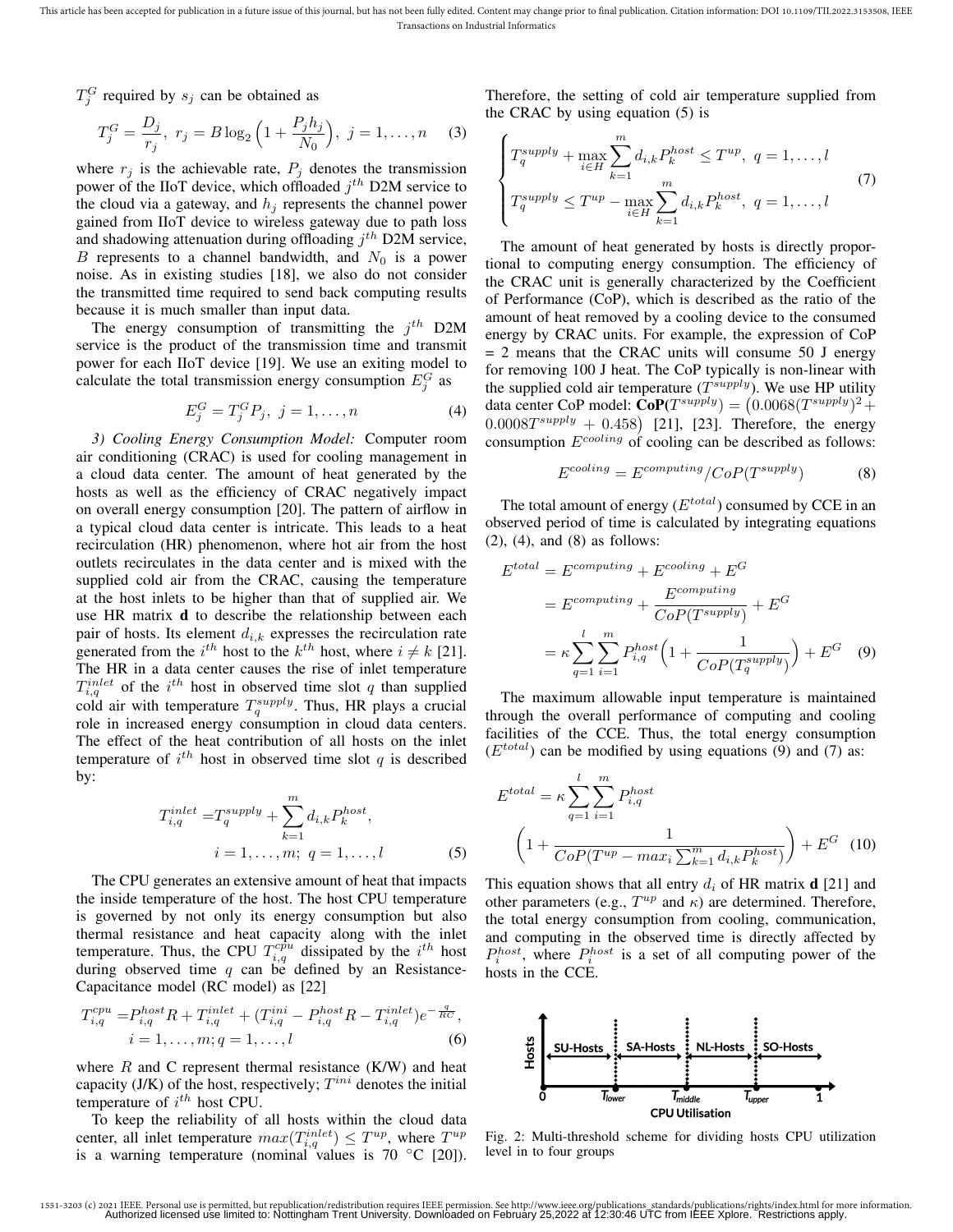This article has been accepted for publication in a future issue of this journal, but has not been fully edited. Content may change prior to final publication. Citation information: DOI 10.1109/TII.2022.3153508, IEEE Transactions on Industrial Informatics

# III. PROBLEM FORMULATION

This work aims to minimize the energy consumption of a CCE by leveraging the under-utilized computation resources of the hosts and shutting down idle hosts. The total energy consumption in a CCE can be split into energy consumption for computing  $(E^{computing})$ , energy consumption for communication  $(E^G)$ , and energy consumption for cooling  $(E^{cooling})$ . Hence, we model the objective function as the total energy consumption of the CCE. We investigate how to allocate resources between D2M services and hosts such that the objective function is minimized.

*Definition 1:* The resource allocation decision between m D2M services and n hosts is defined as an  $n \times m$  matrix  $\Delta$ , where its  $(i, j)^{th}$  element  $\delta_{i,j}$  is defined as a binary value.  $\delta_{i,j} = 1$  means the resources of the  $i^{th}$  host allocated to the  $j^{th}$ D2M service. Otherwise,  $\delta_{i,j} = 0$ . The problem is formulated as:

$$
Y: \min_{\Delta} E^{total} = E^G + \kappa \sum_{q=1}^{l} \sum_{i=1}^{m} \delta_{i,j} P_{i,q}^{host}
$$

$$
\left(1 + \frac{1}{CoP(T^{up} - max_i \sum_{k=1}^{m} d_{i,k} P_k^{host})}\right) \qquad (11)
$$
s.t.  $C_1: \sum \delta_{i,j} \le 1, \quad \forall j \in S,$ 

s.t. 
$$
C_1 : \sum_{i \in H} o_{i,j} \le 1
$$
,  $\forall j \in S$ ,  
\n
$$
C_2 : \sum_{j \in S} s_j(C(s_j), M) \le h_i(C(host), M), \forall i \in H,
$$
\n
$$
C_3 : T_{i,q}^{cpu} \le T^{up} \quad \forall i \in H, \forall q \in \{1, ..., l\}
$$

The objective function  $Y$  takes care of the holistic minimization of energy. The first constraint  $C_1$  ensures that a D<sub>2</sub>M service is allocated to one and only one host. The second constraint  $C_2$  ensures that the resources requirements of all D2M services allocated to one host are capped by the capacity of a host. The third constraint  $C_3$  ensures that the thermal violation does not occur when more D2M services are executed on the host.

Because of the integer constraint  $\delta_{i,j} \in \{0,1\}$ , the above optimization problem is an integer programming problem, which is generally non-convex and NP-hard. Thus, in the next section, an energy-efficient resources allocation framework is proposed based on a metaheuristic approach. It finds a nearoptimal solution in a reasonable amount of time.

#### IV. A TWO-PHASE FRAMEWORK

The efficient energy consumption can be achieved by consolidating the computation load into a small number of hosts while setting idle hosts to an energy-saving mode. So, we have divided the energy consumption problem into three subproblem. First, detecting overloaded host, second, selecting service from overloaded host for migration, third, allocating resources to migrated service.

Therefore, our resource management framework operates in the following two phases. In the first Phase, an *MCU* scheme is used to classify hosts into four groups: SU-hosts, SAhosts, NL-hosts, and SO-hosts. *MCU* scheme help to detect overloaded host. After detecting an overloaded host, we need to select service from an overloaded host for migration. So, we use an existing approach for service selection, named Bandwidth-Aware Dynamic Selection Policy (Bw) [9]. In the

second Phase, an *ETV* scheme is designed to find the energyefficient host from the SA-host group for resource allocation to D2M services, which improves energy-efficiency, the temperature of the host, reduces the complexity, and reduces SLA violations. Our scheme proposed in this work is a general one applicable to the scenarios with or without GPUs, the only difference is the inclusion or exclusion of a GPU energy consumption model. For the simplicity and without loss of generality, we do not choose to include a GPU model for the demonstration of our scheme in this paper.

#### *A. Multi-threshold scheme to classify host CPU utilization*

The proliferation of D2M services demands an enormous amount of computing resources to provide these services efficiently. However, The dynamic property of a CCE is a big concern for cloud manufacturing service providers. A static threshold is not a reliable solution for the dynamic workload of the CCE. Therefore, we propose a multi-threshold based host CPU utilization classification for this dynamic nature. In this section, we solve the sub-problem of the proposed framework for scenarios when a host is considered to be service-underloaded, service-allocated for resource allocation to D2M services, normal loaded, or service-overloaded.

We classify all cloud data center hosts based on their current CPU utilization. As shown in Fig. 2, we set three host CPU utilization thresholds in the range between 0 and 1, i.e.,  $0 \le$  $T_{lower} < T_{middle} < T_{upper} \leq 1$ . From this classification, hosts are grouped to SU-hosts, SA-hosts, NL-hosts, and SO-hosts. The process of the proposed *MCU* is discussed as follows:

- Firstly, obtain current CPU utilization  $H_i^u$  of the  $i^{th}$  host.
- If  $H_i^u \geq T_{upper}$ , this  $i^{th}$  host is categorized into SOhost group. The hosts in this group must migrate some D2M services to SA-host ( $T_{lower} \leq H_i^u \leq T_{middle}$ ) group, thus minimizing SLA violation with high energy efficiency.
- Extravagant D2M services migration from one host to another in the cloud data center leads to inefficient energy consumption and high SLA violation [9]. Therefore, all D2M services of the host in NL-host ( $T_{middle} \leq H_i^u \leq$  $T_{upper}$ ) group are kept unchanged.
- If  $H_i^u \leq T_{lower}$ , the host is categorized into SU-host group. The hosts in this group must migrate all D2M services to the SA-host group. As a result, idle hosts are switched to low-energy-mode or shut-down for energy savings. The hosts are reactivated based on resource demand increment [10], [24].

For the proposed MCU scheme, how to obtain the thresholds  $T_{lower}$ ,  $T_{middle}$  and  $T_{upper}$ ? Assigning a constant value to these thresholds is not a reliable solution for unpredictable or dynamic workload of the CCE. Therefore, the least median square (*LMS*) regression technique [9] is used to adjust these thresholds automatically through a statistical analysis of the past host CPU utilization. An *LMS* estimator is more robust than other estimators such as variance, ordinary least squares, standard deviation, and median. Let  $c$  denote a safety parameter that defines how fast the system allocates resources to D2M services. The adaptive thresholds of the proposed  $MCU$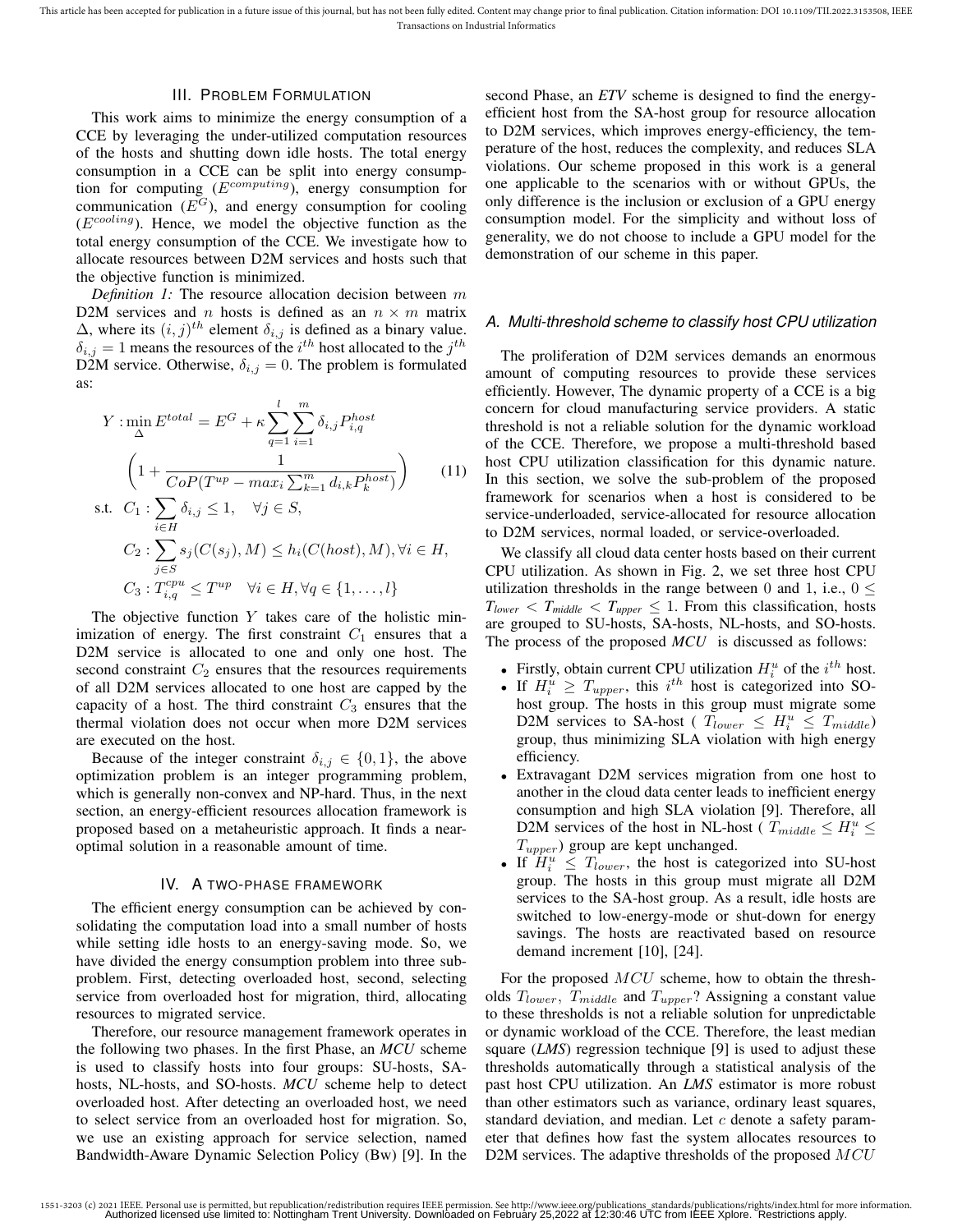This article has been accepted for publication in a future issue of this journal, but has not been fully edited. Content may change prior to final publication. Citation information: DOI 10.1109/TII.2022.3153508, IEEE Transactions on Industrial Informatics

approach are defined as follows:

$$
\begin{cases}\nT_{lower} = a(1 - c \times LMS), \\
T_{middle} = b(1 - c \times LMS), \\
T_{upper} = (1 - c \times LMS)\n\end{cases}
$$
\n(12)

where *c* is set as 0.5 from the existing work by Yadav *et al.* [9]. A larger value of  $c$  implies higher energy consumption, but lower SLA violation. A smaller value of  $c$  indicates lower energy consumption but higher SLA violation. We use two hyper-parameters  $a$  and  $b$  to divide upper threshold into 30%, and 90% for  $T_{lower}$  and  $T_{middle}$ , respectively. Thus, we set  $a = 0.3$  and  $b = 0.9$ , respectively.

For calculating the *LMS*, we need to calculate the following Ordinary Least Squares (OLS) model:

$$
Y_i = \alpha + \beta X_i + \varepsilon_i \tag{13}
$$

$$
\varepsilon_i = Y_i - (\alpha + \beta X_i) \tag{14}
$$

where  $\varepsilon_i$  is an independent variable called residuals, and X and  $Y$  are data points. This model aims to minimize the value of residuals  $\varepsilon_i$ . If the value of all residuals  $\varepsilon_i$  reaches zero, then an optimal model is found with all given data points.  $i \in$  $H_u$ , where  $H_u$  is a set of CPU utilization of all hosts in the data center. The goal is to estimate the parameters,  $\alpha$  and  $\beta$ , which is usually called the intercept and slope of the fitted line in the given data set, respectively. In OLS, a line is fitted in a given dataset by estimating the value of  $\alpha$  and  $\beta$  to minimize the sum of squared residuals (SR) as described below:

$$
\min_{\alpha,\beta} SR = \sum_{i=1}^{m} \left( Y_i - (\alpha + \beta X_i) \right)^2 \tag{15}
$$

For minimizing the values of  $\alpha$  and  $\beta$ , partially differentiate Equation (15) with respect to  $\alpha$  and  $\beta$ 

$$
\frac{\partial SR}{\partial \alpha} = -2 \sum_{i=1}^{m} \left( Y_i - (\alpha + \beta X_i) \right) = 0 \tag{16}
$$

$$
\frac{\partial SR}{\partial \beta} = -2 \sum_{i=1}^{m} \left( Y_i - (\alpha + \beta X_i) \right) X_i = 0 \tag{17}
$$

Simplifying Equation (16) gives

$$
\sum_{i=1}^{m} Y_i - \sum_{i=1}^{m} \alpha - \sum_{i=1}^{m} \beta X_i = 0
$$
 (18)

It follows that

$$
\alpha = \bar{Y} - \beta \bar{X} \tag{19}
$$

Similarly, through simplifying Equation (17) , we obtain:

$$
\beta = \frac{\sum_{i=1}^{m} (X_i - \bar{X})(Y_i - \bar{Y})}{\sum_{i=1}^{m} (X_i - \bar{X})^2}
$$
(20)

where  $\bar{Y}$  and  $\bar{X}$  are the means of variables  $Y_i$  and  $X_i$ , respectively. Formally, the least median of squares fit is determined by the median of the residuals after plotting the values of  $\alpha$ and  $\beta$  as follows:

$$
LMS = \text{med}_{\forall i \in H} \left( Y_i - (\alpha + \beta X_i) \right)^2 \tag{21}
$$

The selection of service is an immediate task after the host detected service-overloaded, and the decision needs to Algorithm 1: Hosts Status Detecting Algorithm

```
Input: HostList, ServiceList, Tlower, Tmiddle, Tupper
Output: Resources Allocation to D2M Services
Phase : Service Allocation
```
<sup>1</sup> SortDecreasingOrder.ServiceListUtil(*ServiceList*);

```
2 foreach (service:ServiceList) do
```

```
\text{3} | HostAllocated ← NULL;
4 foreach (Host:HostList) do
5 i if (s_j(C(s_j), M) \leq h_i(C(host), M)) then
6 | | CurrentHostCpuUtil \leftarrowGetHostCpuUtil(Host, service);
7 if (T_{lower} \leq CurrentHostCpuUtil \leq T_{middle})then
\vert MapService \leftarrowSearchHost.PlaceService();
9 if (HostAllocated\neq Null) then
10 | | Allocate Host Resources to Service;
11 else
12 | | | (HostAllocated== Null)
13 HostAllocated \leftarrowActiveNewHostfromSleep-modeHostList() ;
  Phase : SO-Host and SU-Host Detection
14 for Host:HostList do
15 CurrentHostCpuUtil = GetHostCpuUtil(Host);
16 if (T_{upper} \leq CurrentHostCpuUtil) then
```

```
17 | SO-Host \leftarrow GetOverloadedHost();
18 SelectService \leftarrowSelectServiceForMigration(SO-
         Host);
19 MapService ←
         SearchHost.PlaceService(SelectService);
20 else
21 | (T_{lower} \geq CurrentHostCpuUtil);22 | HostUnderloaded \leftarrow GetUnderloadedHost();
```

```
23 SelectService \leftarrowSelectServiceForMigration(SU-Host);
24 MapService \leftarrowSearchHost.PlaceService(SelectService);
```
be made to select services for migration from SO-host to SA-host. The efficient selection of service is an essential task to minimize performance degradation and SLA violation. For service selection, we use an existing approach, named Bandwidth-Aware Dynamic Selection Policy (Bw) [9].

# *B. Energy and thermal-aware resource allocation (ETV)*

An integer programming solver for the optimization problem in Equation (11) has high complexity. It is not feasible to solve D2M resource allocation under dynamic resources constraints. Thus, a metaheuristic approach is proposed to solve the D2M resource allocation problem. The allocation of resources to D2M services plays a significant role in the efficient utilization of resources and energy consumption in

<sup>1551-3203 (</sup>c) 2021 IEEE. Personal use is permitted, but republication/redistribution requires IEEE permission. See http://www.ieee.org/publications\_standards/publications/rights/index.html for more information.<br>Authorized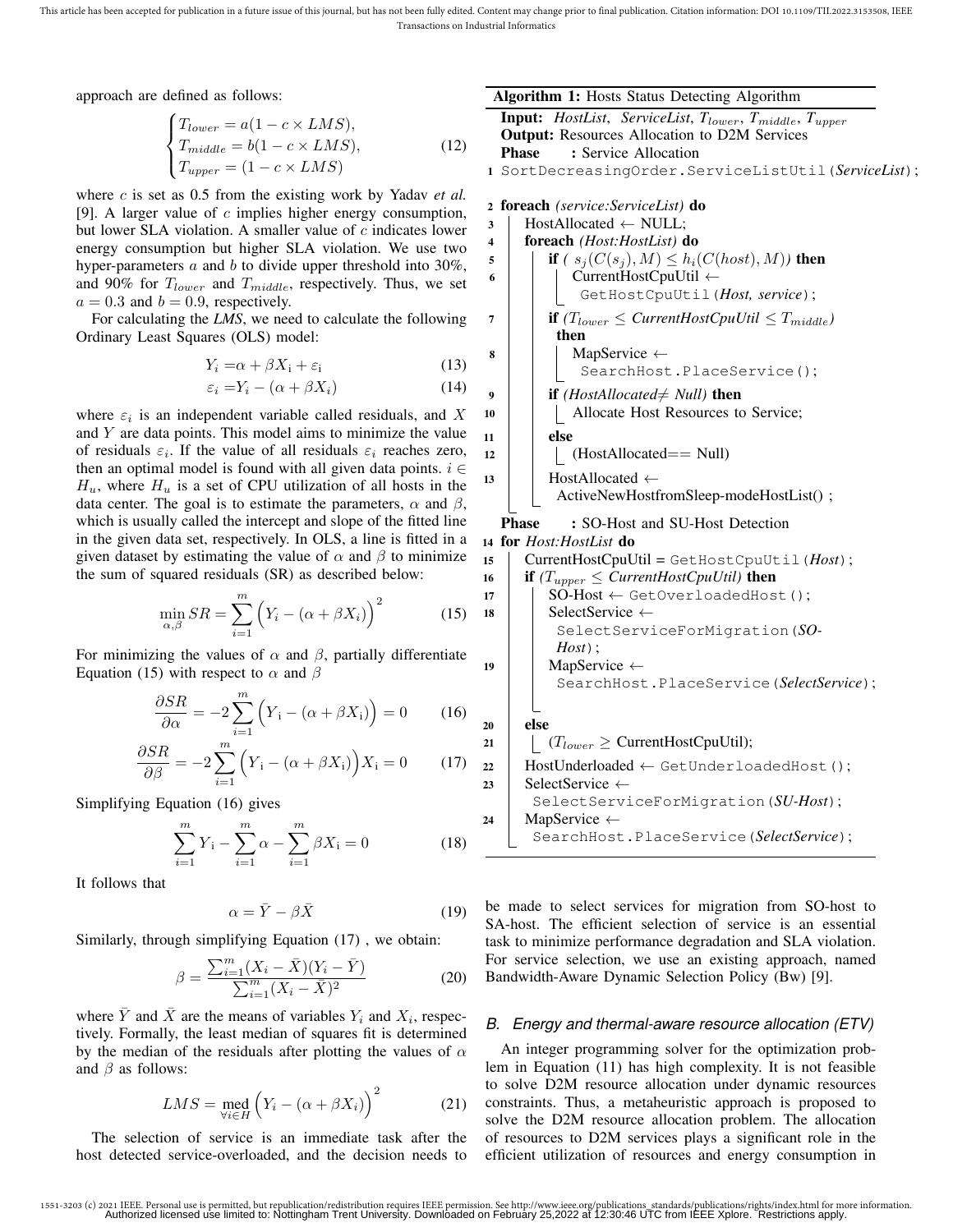the cloud data center. In this paper, we balance the tradeoff between computing and cooling systems. The basic idea of this scheme is that the best suitable host for resource allocation to D<sub>2</sub>M services is directly dependent on the current temperature of the host. So, find a host whose thermal temperature is minimum than the other hosts in CCE for resource allocation.

In Algorithm 1, *"HostList"* and *"ServiceList"* represent the sets of hosts and services in the cloud data center, respectively. Our proposed framework works into two phases: firstly, allocate host resources for newly offloaded services; and secondly, detect SO-hosts and SU-hosts (for minimizing energy consumption and SLA violation) and migrate their services in SA-hosts group. First of all, this algorithm sorts all D2M services as per their Million Instructions Per Second (MIPS) requirements in a decreasing order (line 2) and then check that the resource requirements of D2M service are guaranteed by available hosts (line 5-6). In next step, the algorithm finds a host which is categorized in SA-host group by using  $T_{lower}$ , and  $T_{middle}$  (line 7) for resources allocation. The allocation of resources is process with help of Algorithm 2 (line 8). Next, if no host is fulfilling new D2M service requirements, then the shutdown-mode host will turn-on for allocating resources to services (line 11-13). In second phase, the detection of SO-host and SU-host is a crucial stage to minimize energy consumption, performance degradation, and SLA violation (line 14-21). After detecting SO-host, select a D2M service for migration (line 22). In the next stage, selected D2M services should be placed in the host according to their temperature. The next algorithm is to describe the host resources allocation workflow according to each host's temperature.

Algorithm 2 refers to the search for the best host for resource allocation. In each scheduling interval (five minutes in this case), the algorithm makes a local list (*HostSearchList*) of hosts as per their thermal cost, which is calculated with the help of Algorithm 3 (line 4). This local list (*HostSearchList*) limit the search space to find the best host for resource allocation, as a result, reduces the time complexity. Next, in each iteration, the algorithm compares the thermal cost of each host from a list (*HostSearchList*) and select a host whose thermal cost is minimum than other hosts for allocating its resource to D2M service (6-8).

Algorithm 3 refers to energy and thermal-based cost construction. It takes host list, service,  $T_{lower}$ , and  $T_{middle}$  as input and returns the best feasible hosts list  $(BestFeasible HostList$ ) with their cost calculated by equation (10). The first stage of an algorithm is making a feasible host list (*FeasibleHostList*) by using  $T_{lower}$ , and  $T_{middle}$  (line 5-6), which represents the finite search space to construct the best feasible host list, and it positively impacts on the reduction of time complexity. To the end, this procedure will return a BestFeasibleHostList with the cost of each host belong in this list. In the next section, we will evaluate the effectiveness of the proposed framework.

## V. SIMULATION SETUP & RESULTS ANALYSIS

## *A. Simulation Setup*

The prototype of the proposed scheme is implemented on top of CloudSim [25] with real dataset traces, which models large datacenters provisioning computing infrastructures as

services. CloudSim implements a view of infinite computing resources. This feature is important for us to evaluate the proposed scheme on a large virtualized data center infrastructure. For simplicity and without loss of generality, we choose the CloudSim simulator to demonstrate our scheme. In contrast, validation on a real Cloud infrastructure will be extremely difficult for performing different experiments in order to examine the full functionality of the implemented algorithm and the impact of the resources allocation strategies. Therefore, simulation is the best choice for evaluating the efficiency of proposed schemes.

In our simulation setup, we analyze the performance of host temperature, SLA violation metric [9] [26], ESV metric and energy consumption. These results are compared with existing baseline approaches. We install 800 heterogeneous hosts with their real configurations, and energy consumption at different workloads are summarized in TABLE II. The energy consumed by the gateway is 20W, and the network bandwidth of each host is 1 GB/s. We divide D2M services based on CPU and memory requirements. The limits of these services is based on the commercial amazon web service, e.g., HighCPU-intensive, LargeCPU-intensive, Small-CPU-intensive, and MicroCPU-intensive, as summarized in TABLE III.

| Algorithm 2: Search Host for Resources Allocation to                  |
|-----------------------------------------------------------------------|
| D <sub>2</sub> M Service                                              |
|                                                                       |
| <b>Input:</b> HostList, service                                       |
| <b>Output:</b> Best Host For Resources Allocation to D2M              |
| Service                                                               |
| 1 for $(q:T)$ do                                                      |
| $GetBestHost \leftarrow True;$<br>$\overline{2}$                      |
| while (GetBestHost) do<br>3                                           |
| $HostSearchList \leftarrow$<br>$\overline{\mathbf{4}}$                |
| CostConstruction ( <i>HostList, service</i> ) ;                       |
| $BestHost \leftarrow Null$ :<br>5                                     |
| for (LocalBestHost:HostSearchList) do<br>6                            |
| <b>if</b> $(Cost \text{ of } (LocalBestHost) < Cost \text{ of }$<br>7 |
| $(BestHost)$ ) then                                                   |
| $BestHost \leftarrow LocalBestHost;$<br>8                             |
|                                                                       |
| return BestHost                                                       |

Our experiments use real workload traces from real servers that are available publicly in the CloudSim simulator. The CPU utilization was simulated based on the CoMon project's data, a monitoring infrastructure for PlanetLab [27]. This dataset contains bandwidth, CPU utilization, and memory of more than 1000 hosts situated in 500 places around the world. However, for our experiments, we only need CPU utilization. The data has been collected over three days for every five minutes between 3rd March to 3rd April 2011, shown in TABLE IV. On 3rd March, 6th March, and 3rd April, there are 1052, 898, and 1464 CPU utilization data points. The CPU dataset's size for 3rd March is 1052 CPUs, 6th March is 898 CPUs, and 3rd April is 1464 CPUs. The data is interpolated to generate CPU utilization for every second. The data have some peak CPU utilization and very low off-peak CPU utilization levels, thus satisfying our simulation requirements. We set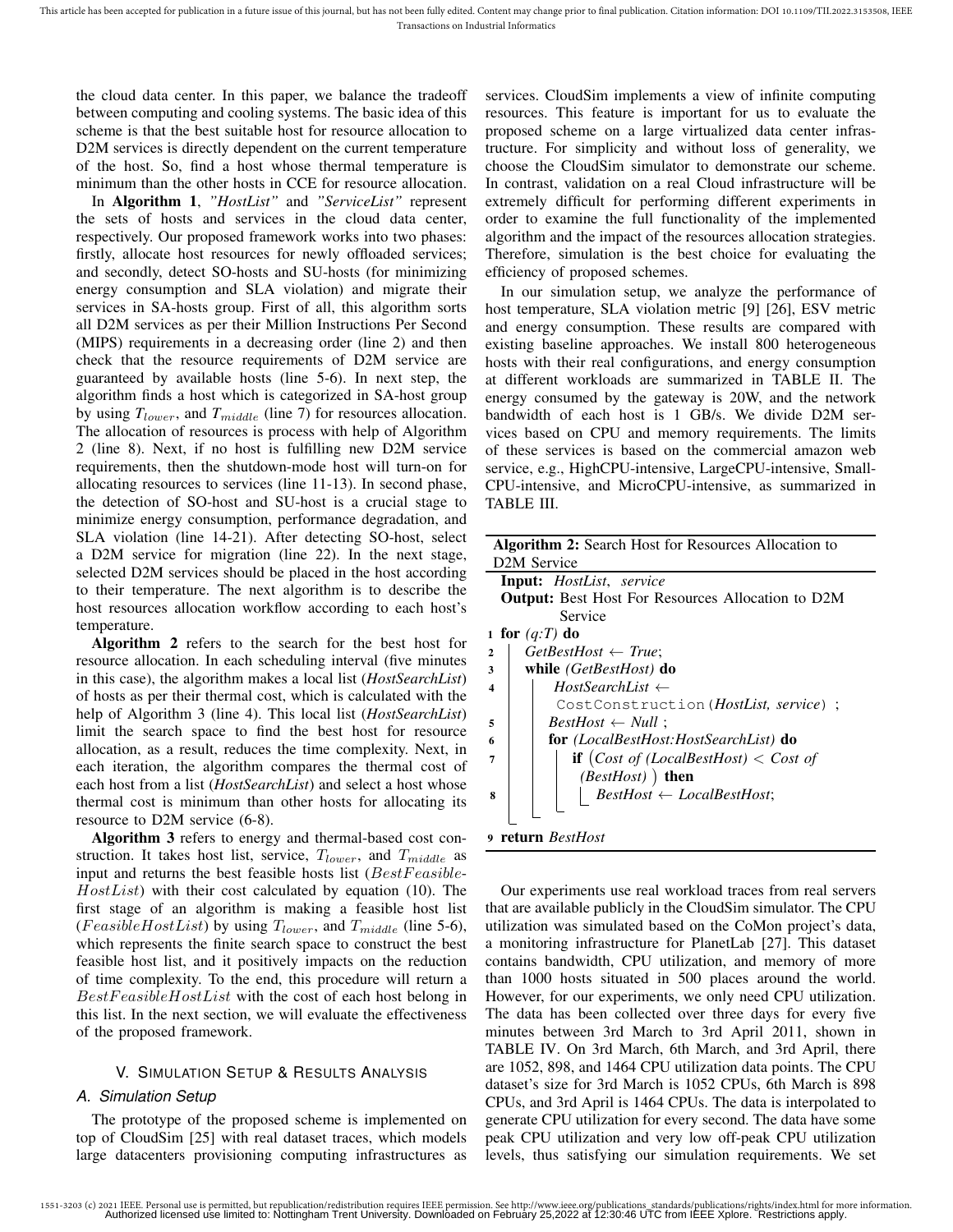Algorithm 3: Energy and thermal based cost construc-

tion **Input:** *HostList*, *services*, *T*<sub>lower</sub>, *T*<sub>middle</sub> Output: Best Feasible Host List *BestFeasibleHostList* ← *Null*; for *Host:HostList* do if *(Service resources requirements meets available host resources)* then *CurrentHostCpuUtil* ← GetHostCpuUtil(*Host, service*);  $\int$  **if**  $(T_{lower} \leq CurrentHostCpuUtil \leq T_{middle})$  then *FeasibleHostList* ← ∪ *Host*; for *(FeasibleHost:FeasibleHostList)* do if *( Feasible Host meets service requirements)* then  $|$   $Cost(FeasibleHost) \leftarrow E^G +$  $P_i^{host}\left(1+\frac{1}{CoP(T^{up}-\max_i\sum_{k=1}^m d_{i,k}P_k^{host})}\right);$ *BestFeasibleHostList* ← ∪ *FeasibleHost*

<sup>11</sup> return *BestFeasibleHostList*

TABLE II: Energy Consumption (W) and Characteristics of the Hosts

| Server | Fujitsu M1 | Fujitsu M3 | Hitachi TS10 | Hitachi SS10 |  |
|--------|------------|------------|--------------|--------------|--|
| $0\%$  | 13.3       | 12.4       | 37           | 36           |  |
| 10%    | 18.3       | 16.7       | 39.9         | 38.8         |  |
| 20%    | 21.1       | 19.4       | 43.2         | 41.2         |  |
| 30%    | 23.4       | 21.4       | 48.8         | 46.3         |  |
| 40%    | 26.5       | 23.4       | 48.8         | 46.3         |  |
| 50%    | 29.6       | 26.1       | 52.8         | 49.4         |  |
| 60%    | 34.7       | 29.7       | 57.8         | 53.1         |  |
| 70%    | 40.7       | 34.8       | 65.1         | 58.8         |  |
| 80%    | 40.7       | 34.8       | 65.1         | 58.8         |  |
| 90%    | 46.8       | 41         | 73.8         | 64.2         |  |
| 100%   | 60         | 51.2       | 85.2         | 69.7         |  |
| Server | Xeon 1230  | Xeon 1230  | Xeon 1280    | Xeon 1280    |  |
| Cores  | 4          | 4          | 4            | 4            |  |
| CPU    | $2.7$ GHz  | 3.5 GHz    | 3.5 GHz      | 3.6 GHz      |  |
| Memory | 8GB        | 8GB        | 8GB          | 8GB          |  |

TABLE IV: Workload dataset

| Feature High Large Small Micro                       | CPU CPU CPU CPU |  | Date                                                 | $03-$ | 06-<br>Mar Mar Apr | 03- |
|------------------------------------------------------|-----------------|--|------------------------------------------------------|-------|--------------------|-----|
| MIPS 2500 2000 1000 500<br>Memory 4050 3750 1700 613 |                 |  | Workload 1052 898 1463<br>$SD(\%)$ 17.09 16.83 16.55 |       |                    |     |

TABLE V: Parameter settings.

|  | $T^{ini}$ $T^{supply}$ $T^{up}$ | $\overline{B}$ | $N_{\Omega}$                                            |  |
|--|---------------------------------|----------------|---------------------------------------------------------|--|
|  |                                 |                | 0.35 K/W 340 J/W 318 K 25°C 70°C 20 MHz -113 dBm 31 dBm |  |

other parameters that are useful in this simulation shown in TABLE V.

We also assume that hosts are arranged in a rack layout, and eight racks are arranged in a zone. Each zone laid  $4\times 2$  rows, and each rack has 10 hosts [21]. In each zone heat recirculation effect exists, which is negligible across the zone. Thus, we do not consider the heat recirculation effect in this paper. The heat distribution matrix **d** that represents the recirculation effect within the zone is adopted from work in [21].

# *B. Baseline Strategies*

Four baseline strategies are considered: RANDOM, KMI-MR (K-means with a maximum ratio of CPU utilization to memory utilization), KMI-MP (K-mean with minimum the product of a CPU utilization and memory utilization), and PABFD (Power-aware Modified Best Fit Decreasing):

*RANDOM:* The D2M services are allocated to randomly selected hosts. This is the most intuitive approach. It does not consider the energy and thermal status of the host.

*KMI-MR:* The k-mean clustering method is used with a maximum ration of CPU utilization to memory utilization. It is only considered the energy consumption status of hosts [24]. *KMI-MP:* The k-mean clustering method is used with a Minimum the product of a CPU utilization and a memory utilization. [24].

*PABFD:* It is only considered CPU utilization of hosts for resource allocation to minimize energy consumption [28].

# *C. Cloud Efficiency Metrics*

To evaluate the effectiveness of framework with schemes, results are compared with existing baseline approaches by using different metrics. The following subsection will discuss these metrics.

*1) SLA Violation Metric:* In the cloud data center, SLA defines quality attributes such as Quality of Service that cloud manufacturing services providers provide to cloud services users. SLA metrics are used to measure the performance characteristics of the service objects. The computing performance of SO-hosts are reduced over time, which increases SLA violation. The value of SLA violations is vital for the energyaware algorithms, and this metric is proposed by Beloglazov et al. [7].

*2) Performance Metric:* The main objective of Cloud manufacturing-service providers is to minimize overall operational and cooling costs by consolidating VMs or services into a minimal number of servers. On the other hand, cloud service users focus on performance of services, which should not be affected by the consolidation process. Thus, cloud manufacturing-service providers seek to reduce energy consumption without violating SLA. Therefore, a combined energy consumption (E) and SLA violation (SLAV) metric called ESV metric is proposed by Beloglazov et al. [7] to analyze operational cost along with SLA. This metric is defined as  $ESV = E * SLAV$ .

*3) Migration Metric:* It is crucial to estimate the overhead of dynamic scheduling caused due to migration and workload consolidation. Therefore, we consider migration metrics to visualize performance degradation during the migration of services. Hence, the number of migrations should be minimized to reduce the overhead and SLA violations.

## *D. Analysis of Results*

Fig. 3 illustrates the comparisons of total energy consumption among *KMI-MR*, *KMI-MP*, *PABFD*, *RANDOM*, and *MCU-ETV* schemes. It can be observed that the *MCU-ETV* scheme depicts the least energy consumption, and the *RAN-DOM* algorithm portrays the highest energy consumption. Moreover, the superiority of the *MCU-ETV* scheme gradually diminishes with the growing workloads of the data center.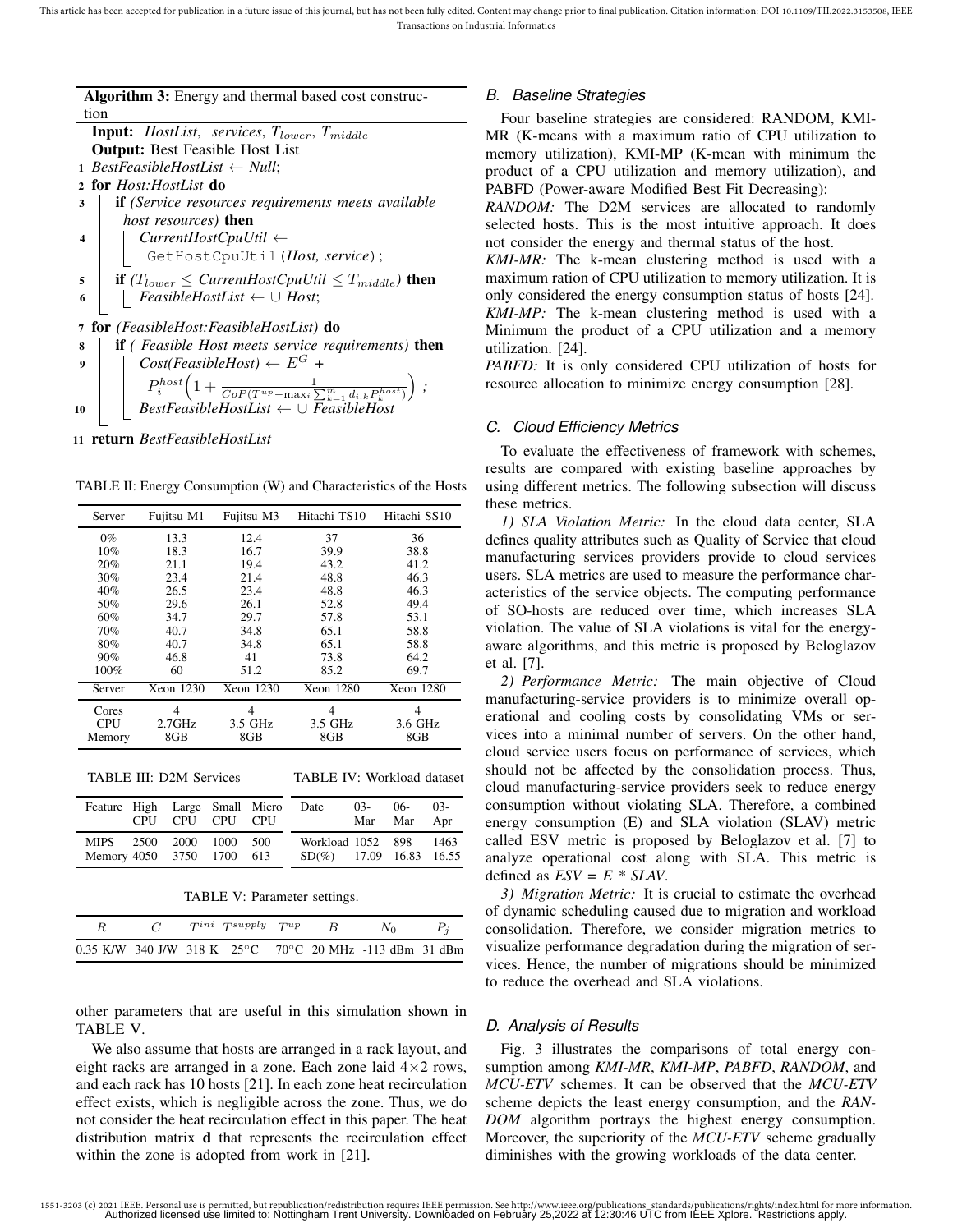This article has been accepted for publication in a future issue of this journal, but has not been fully edited. Content may change prior to final publication. Citation information: DOI 10.1109/TII.2022.3153508, IEEE Transactions on Industrial Informatics



Fig. 3: The energy consumption of hosts compared with baseline strategies

The energy consumption of given workload trace by the approaches *KMI-MR*, *KMI-MP*, *PABFD*, *RANDOM*, and *MCU-ETV* are 43.2 kWh, 41.1 kWh, 49.3 kWh, 76.7 kWh, and 32.5 kWh respectively. In other words, the proposed scheme (*ETV*) consume 24%, 20%, 34%, and 57% less than *KMI-MR*, *KMI-MP*, *PABFD*, and *RANDOM*, respectively. If we estimate the average of energy consumption of all four baseline approaches then we can observe that the proposed scheme consume 33.75% less energy than the average energy consumption of all four baseline. The higher energy efficiency of the *MCU-ETV* scheme is attributed to: (1) minimizing the number of active hosts using the *MCU* scheme, and (2) the reduction of cooling energy consumption by efficiently allocating resources to D2M services, and the effects of heat recirculation using *ETV* scheme.

Considering both Figs. 4 and 5, we observe that the increasing value of a parameter  $c$  has a negative impact on energy consumption. However, increasing the value of a parameter c (safety parameter) has a positive impact on SLA violation. Hence, these two figures demonstrate that the value of  $c$  plays a significant role in balancing the tradeoff between energy and SLA.



Fig. 4: Energy consumption of hosts by using the proposed scheme at different values of c compared with different workloads.



Fig. 5: SLA violation by using proposed scheme at different values of c compared with different workloads.



Fig. 6: SLA violation compared with baseline strategies



Fig. 7: The Performance metric compared with baseline strategies

The aggressive migration of D2M services leads to a high SLA violation in a cloud data center. Fig. 6 compares the percentage of SLA violation of the proposed scheme with *KMI-MR*, *KMI-MP*, *RANDOM*, and *PABFD*. It is observed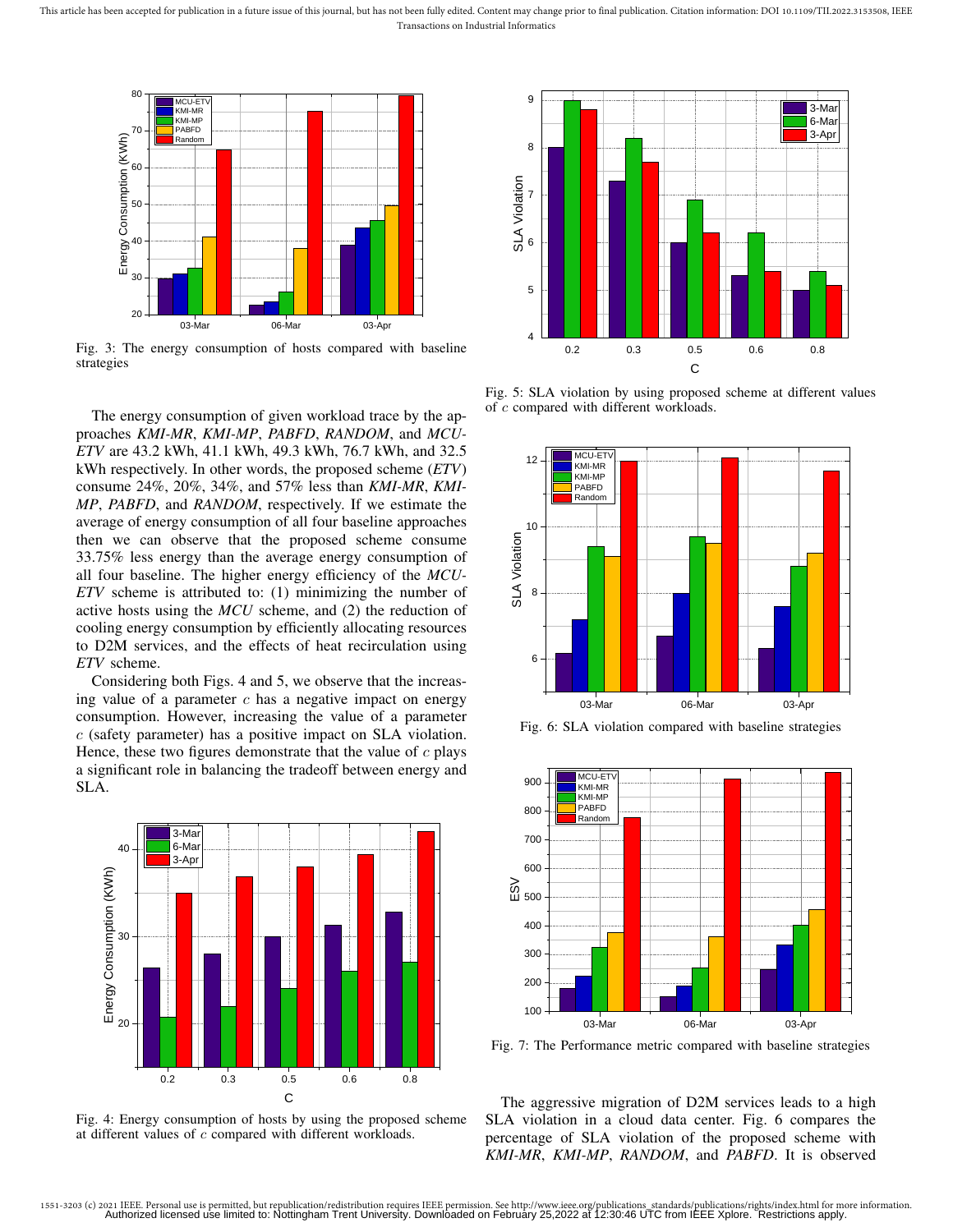that the SLA violation using the proposed *MCU-ETV* scheme is 16%, 36%, 33.6%, and 51% less than *KMI-MR*, *KMI-MP*, *PABFD*, and *RANDOM*, respectively. If we estimate the average of SLA violation of all four baseline approaches, we observe that the proposed scheme violates 34.1% less SLA than the average SLA violation of all four baselines. Hence, the proposed scheme is capable of minimizing SLA violations with better performance due to its host classification technique.

Cloud manufacturing-services provider aims to maximize the overall performance, minimize energy consumption and SLA violation. Therefore,  $ESV$  is used to evaluate the operation cost of cloud data centers along with SLA. The lower, the better. Fig. 7 demonstrates the comparisons of ESV among *KMI-MR*, *KMI-MP*, *RANDOM*, *PABFD*, and *MCU-ETV* schemes using different workloads. We can find that the *MCU-ETV* scheme can achieve the lowest *ESV*, followed by *KMI-MR*, *KMI-MP*, *PABFD*, and *RANDOM*.



Fig. 8: The temperature of hosts compared with baseline strategies.



Fig. 9: The host shutdowns compared with baseline strategies.

Fig. 8 compares host temperature among *KMI-MR*, *KMI-MP*, *RANDOM*, *PABFD*, and *MCU-ETV* schemes. It can be observed that similar to the general trend of energy consumption, the host temperature also grows with the increasing workloads in the cloud data center. The temperature of given workload trace by the approaches *KMI-MR*, *KMI-MP*, *PABFD*, *RANDOM*, and *MCU-ETV* are 70.7 °C, 71 °C, 68.3 °C, and 65.8 ◦C, respectively. In other words, the obtained temperature using the proposed scheme (*MCU-ETV*) is 6.9%, 7.3%, 3.3%, and 9.9% less than *KMI-MR*, *KMI-MP*, *PABFD*, and *RAN-DOM*, respectively. If we estimate the average of temperature of all four baseline approaches then we can observe that the obtained temperature using proposed scheme 6.9% less than the average temperature obtained using all four baseline. The *MCU-ETV* scheme depicts the lowest temperature and never exceeds the upper temperature  $(T^{up})$  due to its  $ETV$ resources allocation approach, as a result, maximizes the resource utilization and minimizes the cooling cost.

The hosts are reactivated for allocating new D2M services and shutdown when detected as idle. Fig. 9 shows that the *MCU-ETV* minimizes host reactivation 23%, 16%, 31%, and 40% compared to *KMI-MR*, *KMI-MP*, *PABFD*, and *RAN-DOM*, respectively. In our simulation, we use only 800 hosts. However, more than 800 hosts are shutdown due to host reactivation. We can find that the *MCU-ETV* reduces host reactivation more than baseline strategies. It indicates that the superiority of the *MCU-ETV* scheme is more evident with the increasing workload on each host; this is because of the advantages of the *MCU* approach.



Fig. 10: The migration of services is compared with baseline strategies.

The migration metric is vital for the real environment of cloud computing technology, which involves a considerable bandwidth cost for live migrations of VMs or services. The high number of VM or service migrations directly influences the SLAs and the performance of cloud services. Simulation result of the number of migrations using the proposed scheme is obtained. Fig. 10 shows that the *MCU-ETV* minimizes the total number of migrations compared to *KMI-MR*, *KMI-MP*, *PABFD*, and *RANDOM* algorithms.

#### VI. CONCLUSION

The rapidly growing demand for D2M services in CCE has led to enormous energy consumption. This paper has investigated how to improve energy efficiency through energyefficient resource allocation for CCE. This has been mathematically described as a constrained optimization problem. Due to the significant complexity, the optimization problem has been solved using a metaheuristic approach to improve energy efficiency, thus reducing SLA violation and complexity.